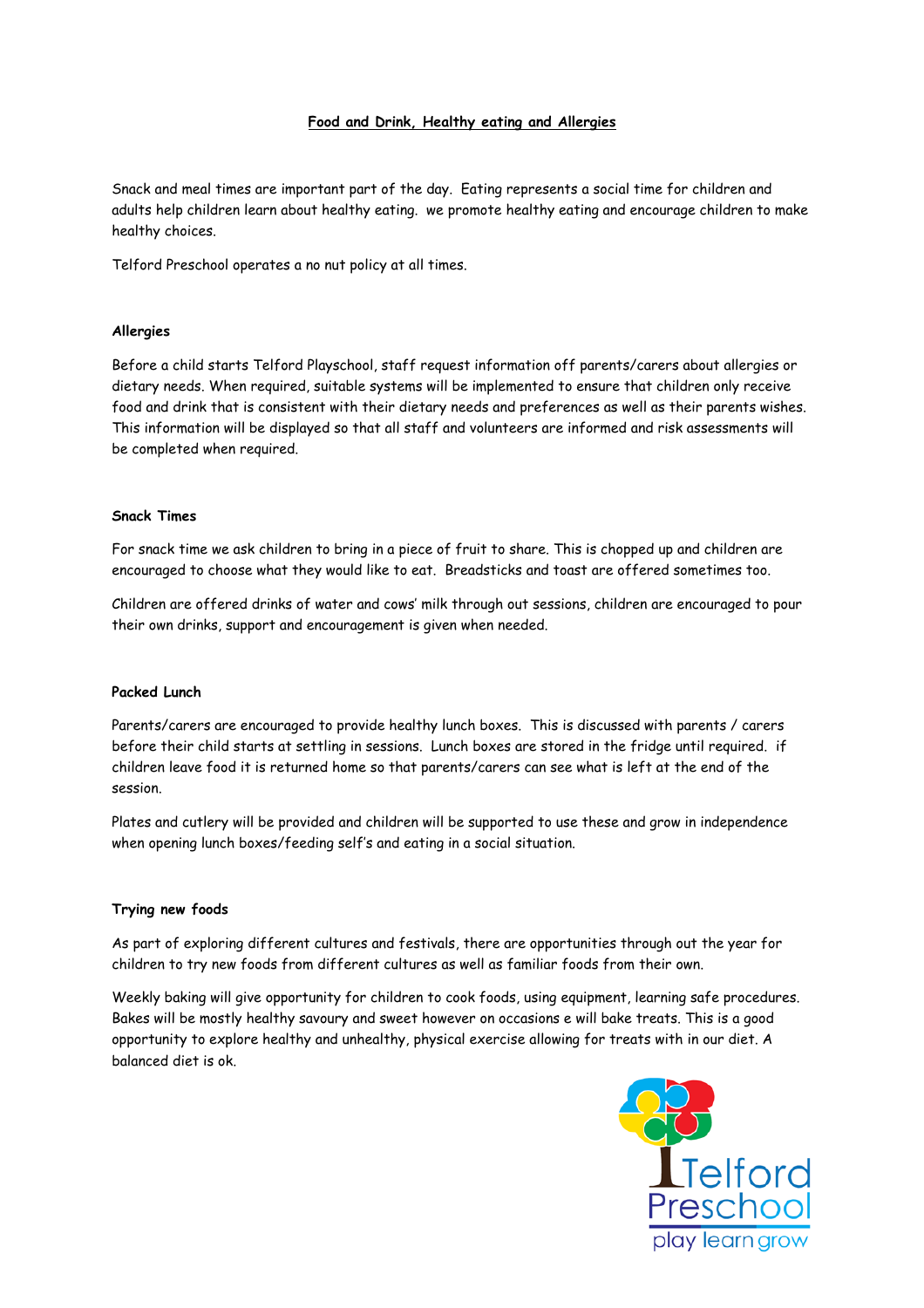Updated by Claire Harman-Sherwood, sept 2019

Policy reviewed by Claire Harman-Sherwood and team read September 2018 (Playschool Manager) . Review date September 2019. Reviewed 2019 by Claire Harman-Sherwood

# **Packed Lunch**

- **Lunch times are a lovely part of the day where children are encouraged to sit together , chat together and grow in independent at this meal time.**
- **Practitioners will sit with children to support unpacking lunches onto plates, sitting together, table manners and encouraging a social time.**

**Plates and cutlery will be provided, practitioners will sometimes also eat with children to encourage good meal times together.** 

# **Please keep in mind:**

**\*Please provide a small lunch bag/box (we have limited fridge space)** 

- **\*Strictly no nuts including nut-based spreads, nutty cereal bars. This is to safeguard children who have an allergy to nuts.**
- **\*No sweets or chocolate bars, please save these treats to enjoy at home.** 
	- **\* Water and milk are provided, so no need to pack drinks.**
- **\* Please try to keep lunches as healthy as possible, ideas for lunches can be provided.**

**\* Please cut grapes to avoid choking.** 

**\* If children leave food it is returned home so that parents/carers can see what is left at the end of the session.** 

**Healthy food ideas** Cheese cubes, sandwiches, vegetable sticks, pitta breads, bread sticks, cold pasta dishes,